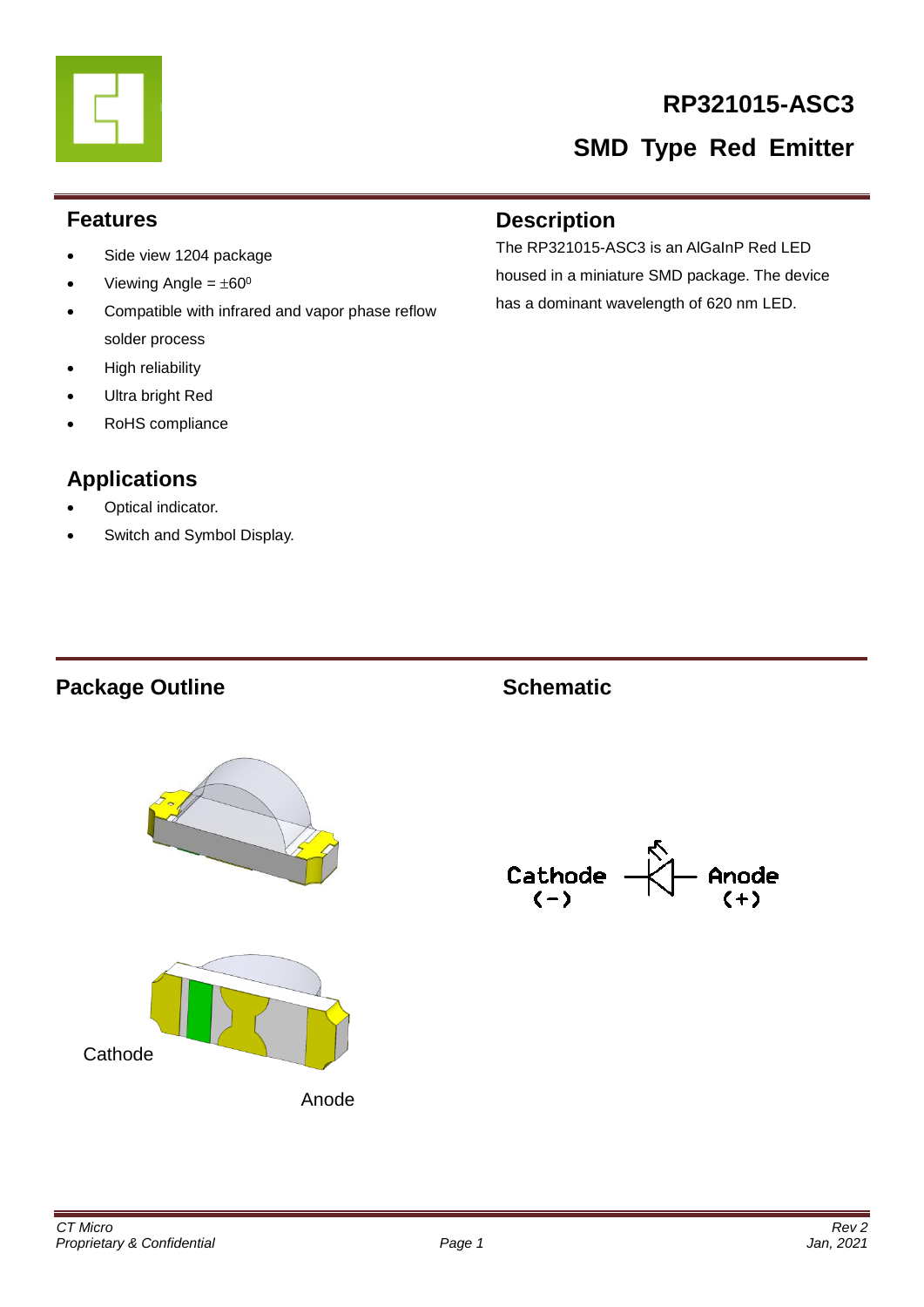

### **Absolute Maximum Rating at 25<sup>0</sup>C**

| <b>Symbol</b>                | <b>Parameters</b>                                         | <b>Ratings</b> | <b>Units</b> | <b>Notes</b> |
|------------------------------|-----------------------------------------------------------|----------------|--------------|--------------|
| I۴                           | <b>Continuous Forward Current</b>                         | 25             | mA           |              |
| <b>IFP</b>                   | <b>Peak Forward Current</b>                               | 60             | mA           |              |
| $V_{R}$                      | Reverse Voltage                                           | 5              | V            |              |
| ${\mathsf T}_{\mathsf{opr}}$ | <b>Operating Temperature</b>                              | $-40 - +85$    | $^{0}C$      |              |
| $T_{\text{stg}}$             | Storage Temperature                                       | $-40 - +100$   | $^{0}C$      |              |
| $\mathsf{T}_{\mathsf{sol}}$  | <b>Soldering Temperature</b>                              | 260            | $\rm ^{0}C$  | 2            |
| P <sub>D</sub>               | Power Dissipation at (or below) 25°C Free Air Temperature | 65             | mW           |              |

#### **Electro-Optical Characteristics** *TA = 25°C (unless otherwise specified)*

#### **Optical Characteristics**

| Symbol       | <b>Parameters</b>       | <b>Test Conditions</b> | Min | Typ | Max | <b>Units</b> | <b>Notes</b> |
|--------------|-------------------------|------------------------|-----|-----|-----|--------------|--------------|
| l٧           | Luminous Intensity      | $l = 20mA$             | 62  | ۰   | 200 | mcd          | 3            |
| ΛD           | Dominant Wavelength     | $l = 20mA$             | 615 |     | 630 | nm           |              |
| $\theta$ 1/2 | Angle of Half Intensity | $l = 20mA$             |     | ±60 |     | deg          |              |

#### **Electrical Characteristics**

| <b>Symbol</b> | <b>Parameters</b>      | <b>Test Conditions</b> | Min  | Typ | <b>Max</b> | <b>Units</b> | <b>Notes</b> |
|---------------|------------------------|------------------------|------|-----|------------|--------------|--------------|
| VF            | <b>Forward Voltage</b> | $l = 20mA$             | ı. 1 | ۰   | 2.5        |              |              |
| IR            | <b>Reverse Current</b> | Vr=5V                  |      | -   |            | μA           |              |

**Notes:** 

- 1. IFP Conditions--Pulse Width≦ 100μs and Duty≦ 10%.
- 2. Soldering time≦ 10 seconds.
- 3. Bin Range of Luminous Intensity

| <b>Bin Code</b> | Min | Max | Unit | Condition  |
|-----------------|-----|-----|------|------------|
| m               | 62  | 89  |      |            |
| n               | 89  | 130 | mcd  | $I_F=20mA$ |
| O               | 130 | 200 |      |            |

Tolerance of Luminous Intensity  $\pm 10\%$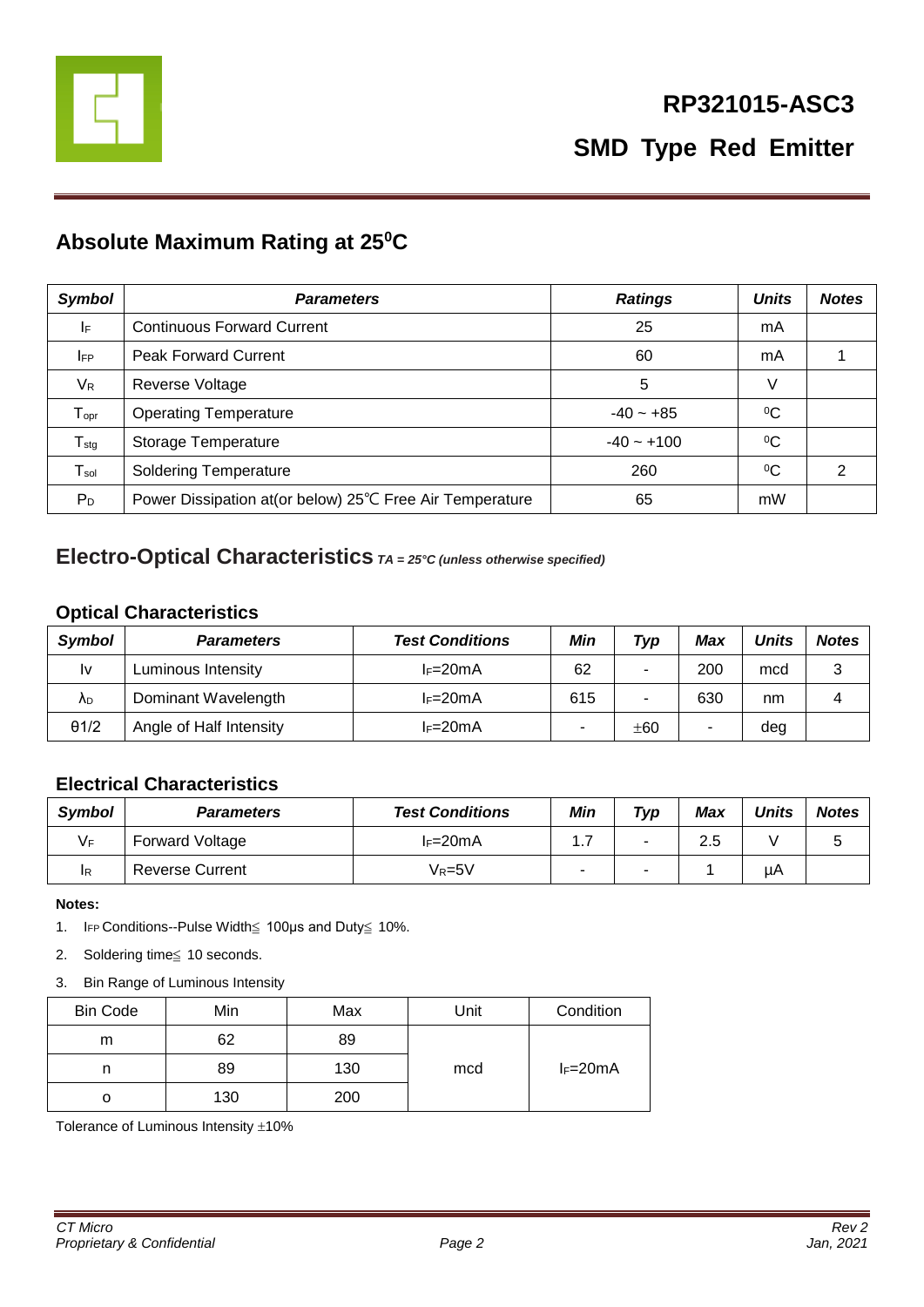

# **RP321015-ASC3 SMD Type Red Emitter**

#### 4. Bin Range of Dominant Wavelength

| <b>Bin Code</b> | Min | Max | Unit | Condition  |
|-----------------|-----|-----|------|------------|
| J1              | 615 | 620 |      |            |
| J2              | 620 | 625 | nm   | $I_F=20mA$ |
| J3              | 625 | 630 |      |            |

Tolerance of Dominant Wavelength: ±1nm.

#### 5. Bin Range of Forward Voltage

| <b>Bin Code</b> | Min | Max | Unit | Condition  |
|-----------------|-----|-----|------|------------|
| V4              | 1.7 | 1.9 |      |            |
| V5              | 1.9 | 2.1 |      |            |
| V6              | 2.1 | 2.3 |      | $I_F=20mA$ |
| 17              | 2.3 | 2.5 |      |            |

Tolerance of Forward Voltage  $\pm 0.1V$ .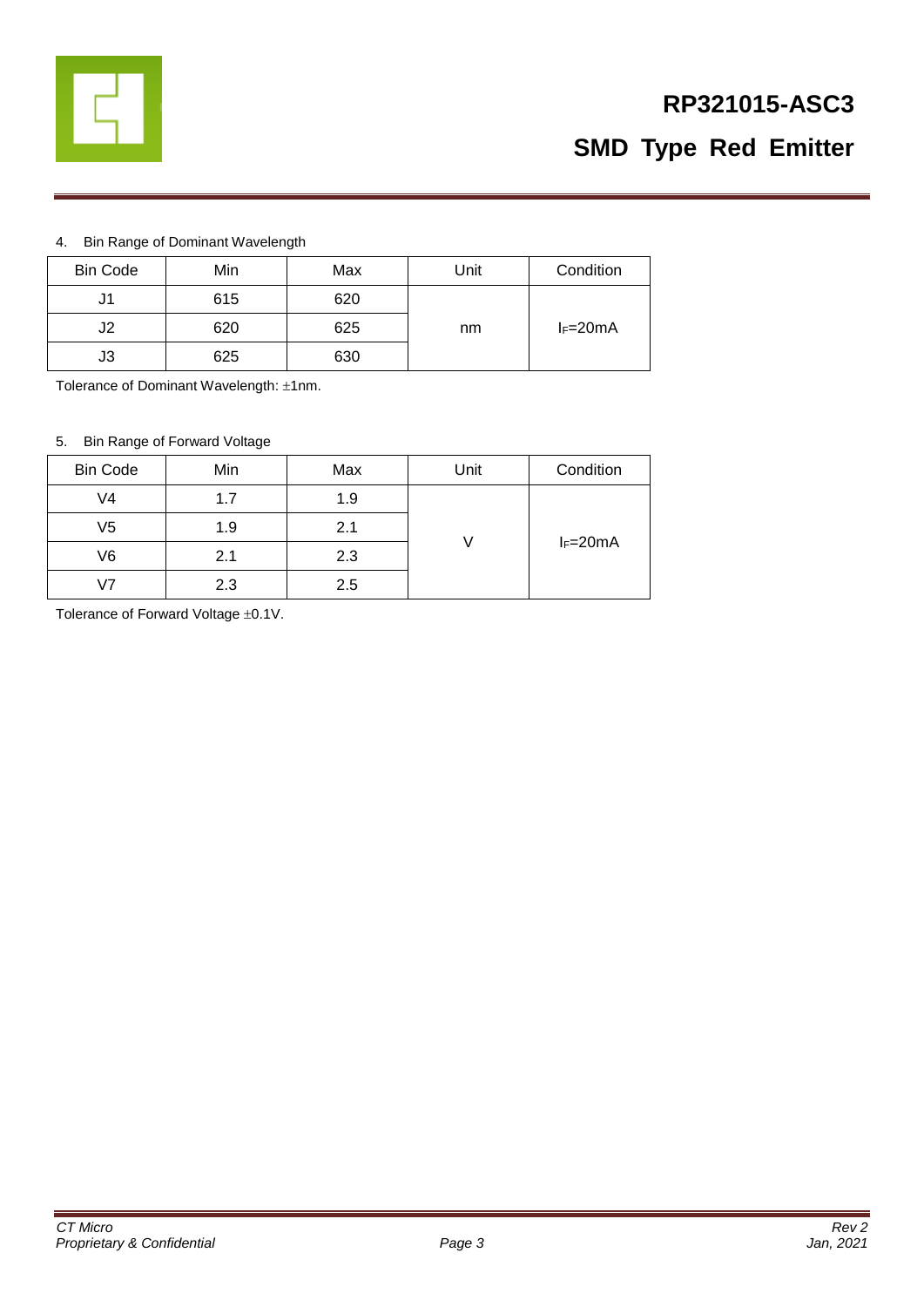

### **Typical Characteristic Curves**



Forward Current Vs Soldering Temperature



Relative Luminous Intensity Vs Juntion Temperature



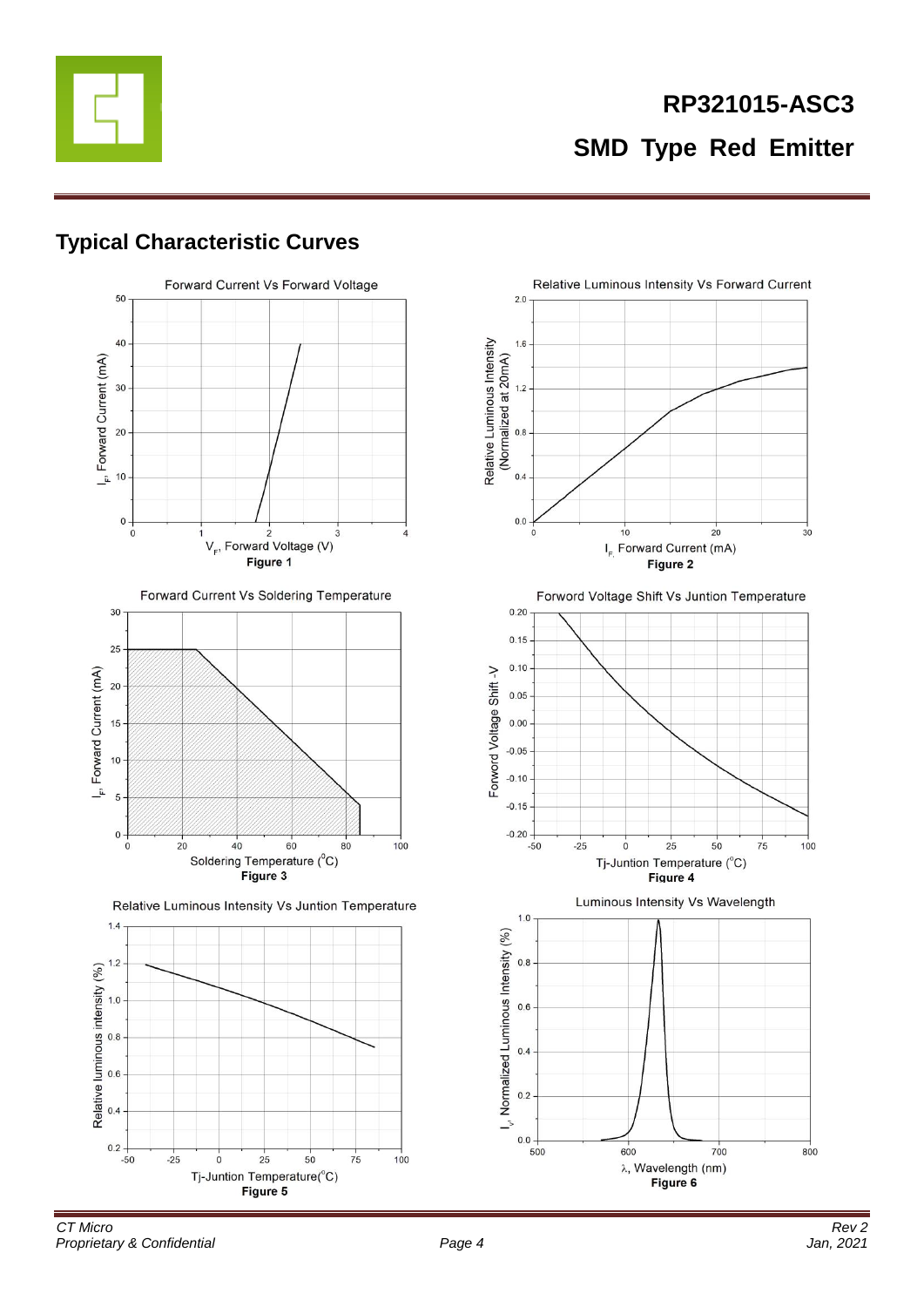

# **Typical Characteristic Curves**

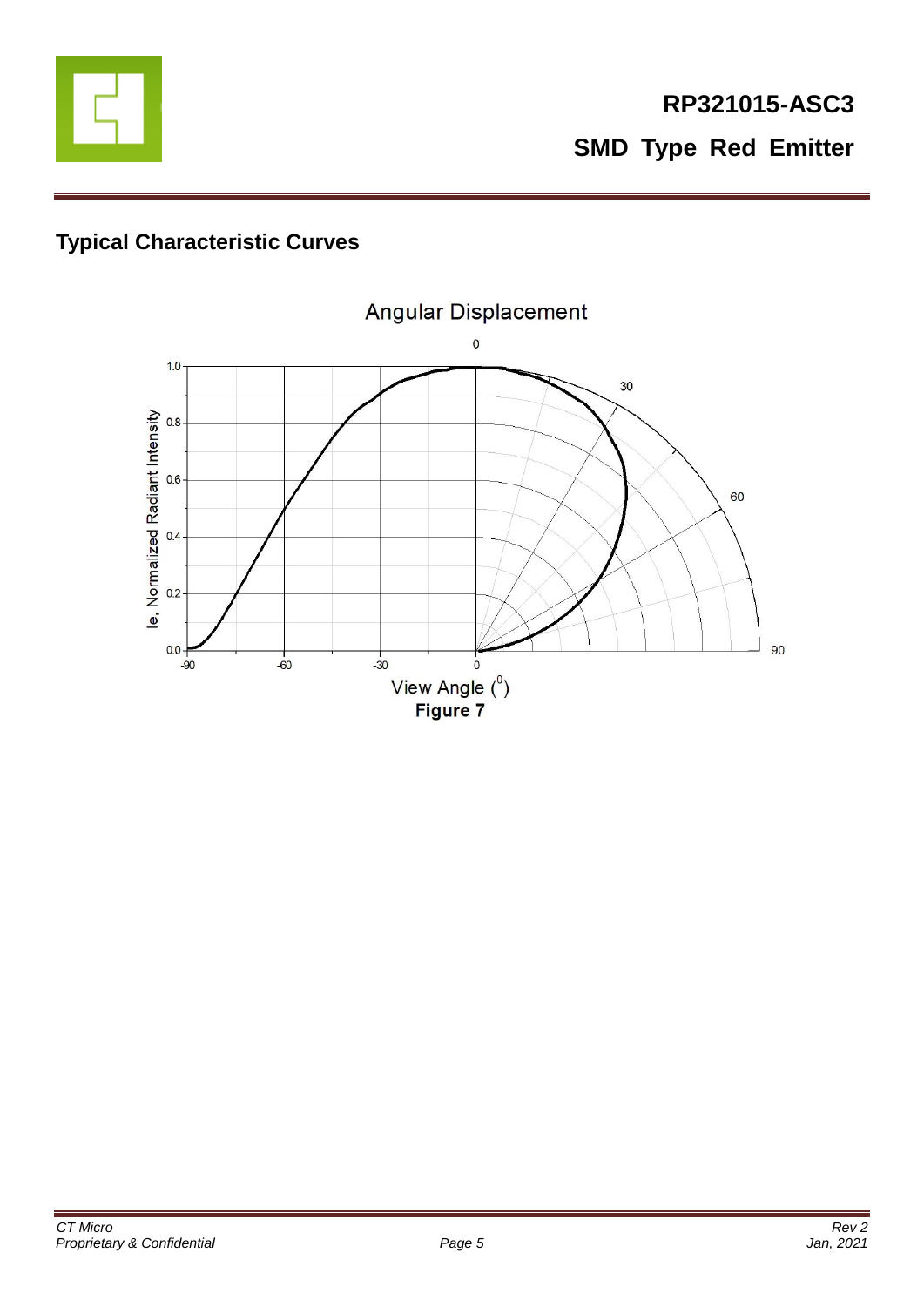



### **Package Dimension** *All dimensions are in mm, unless otherwise stated*

Note: Tolerance unless mentioned is ±0.1mm.

### **Recommended Soldering Mask** *All dimensions are in mm, unless otherwise stated*



Note: Tolerance unless mentioned is ±0.1mm.

### **Ordering Information**

| <b>Part Number</b> | <b>Description</b> | <b>Quantity</b> |
|--------------------|--------------------|-----------------|
| RP321015-ASC3      | Tape & Reel        | 3000 pcs        |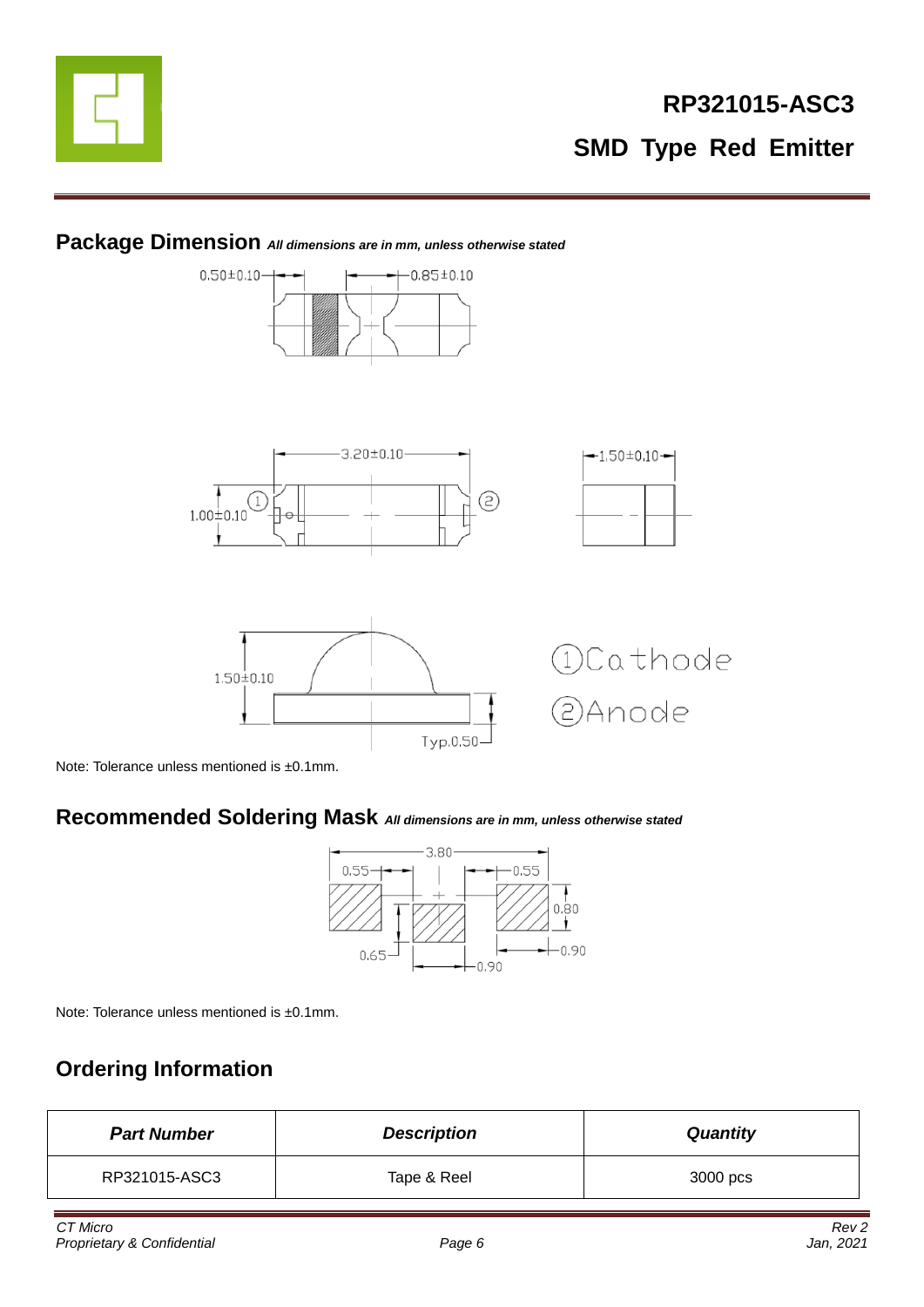

**Reel Dimension** *All dimensions are in mm, unless otherwise stated*



#### **Tape Dimension** *All dimensions are in mm, unless otherwise stated*



Note: Tolerance unless mentioned is ±0.1mm.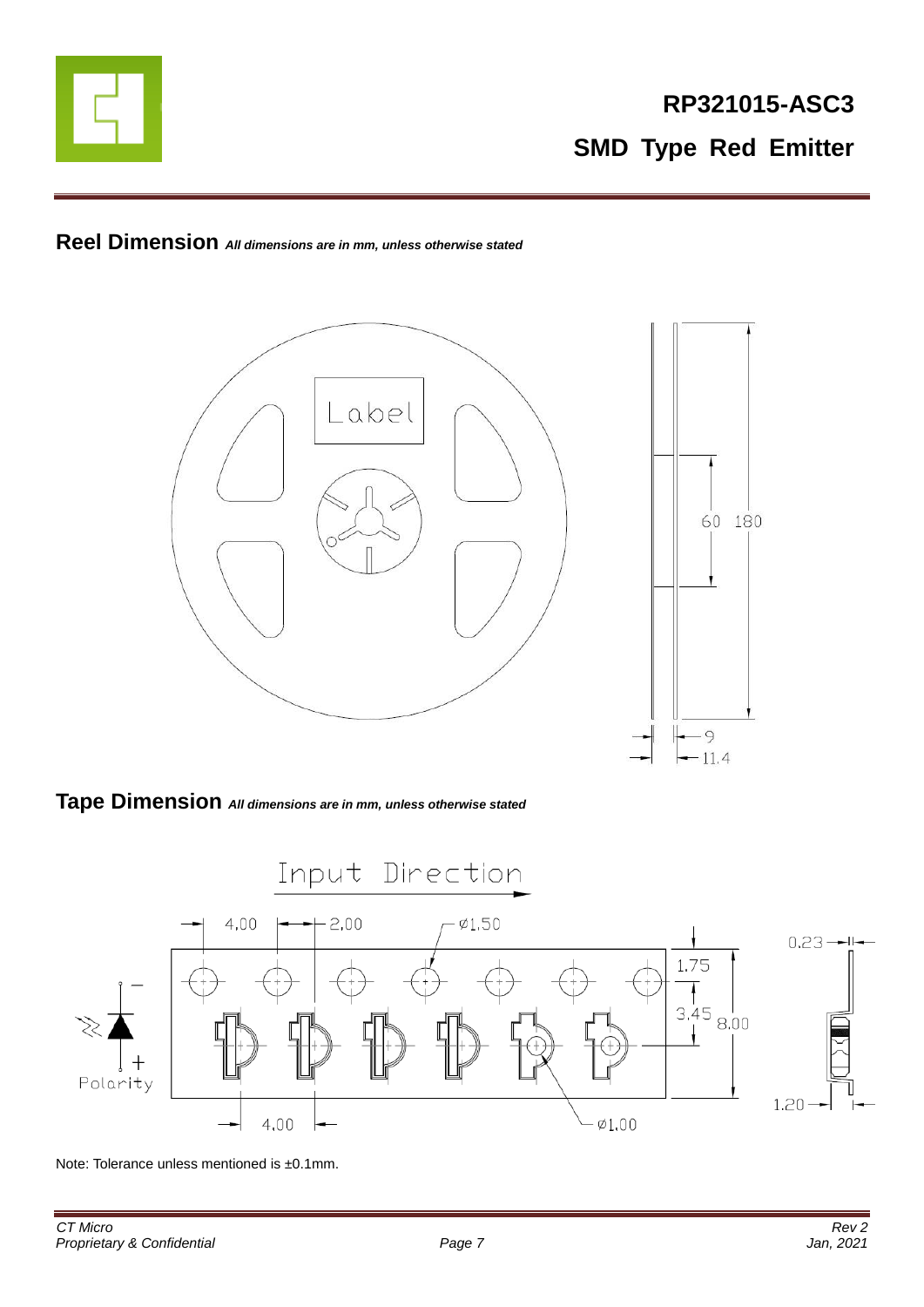

### **Label Form Specification**



CPN : Customer Part Number Part no: CTM Production Number Serial no: Production Number Lot no: Lot number Q'ty: Packing Quantity Date Code: Manufacture Date IV : Bin Code of Luminous Intensity WD : Bin Code of Dominant Wavelength VF : Bin Code of Forward Voltage MADE IN CHINA: Production Place

## **Storage Condition**

- 1. Do not open moisture proof bag before the products are ready to use.
- 2. The moisture barrier bag should be stored at 30°C and 90%R.H. max. before opening. Shelf life of non-opened bag is 12 months after the bag sealing date.
- 3. After opening the moisture barrier bag floor life is 1 year at 30°C/60%RH. max. Unused LEDs should be resealed into moisture barrier bag. (Refer to J-STD-020 Standard)
- 4. If the moisture absorbent material has faded away or the LEDs have exceeded the storage time, baking treatment should be performed using the J-STD-033 Standard conditions.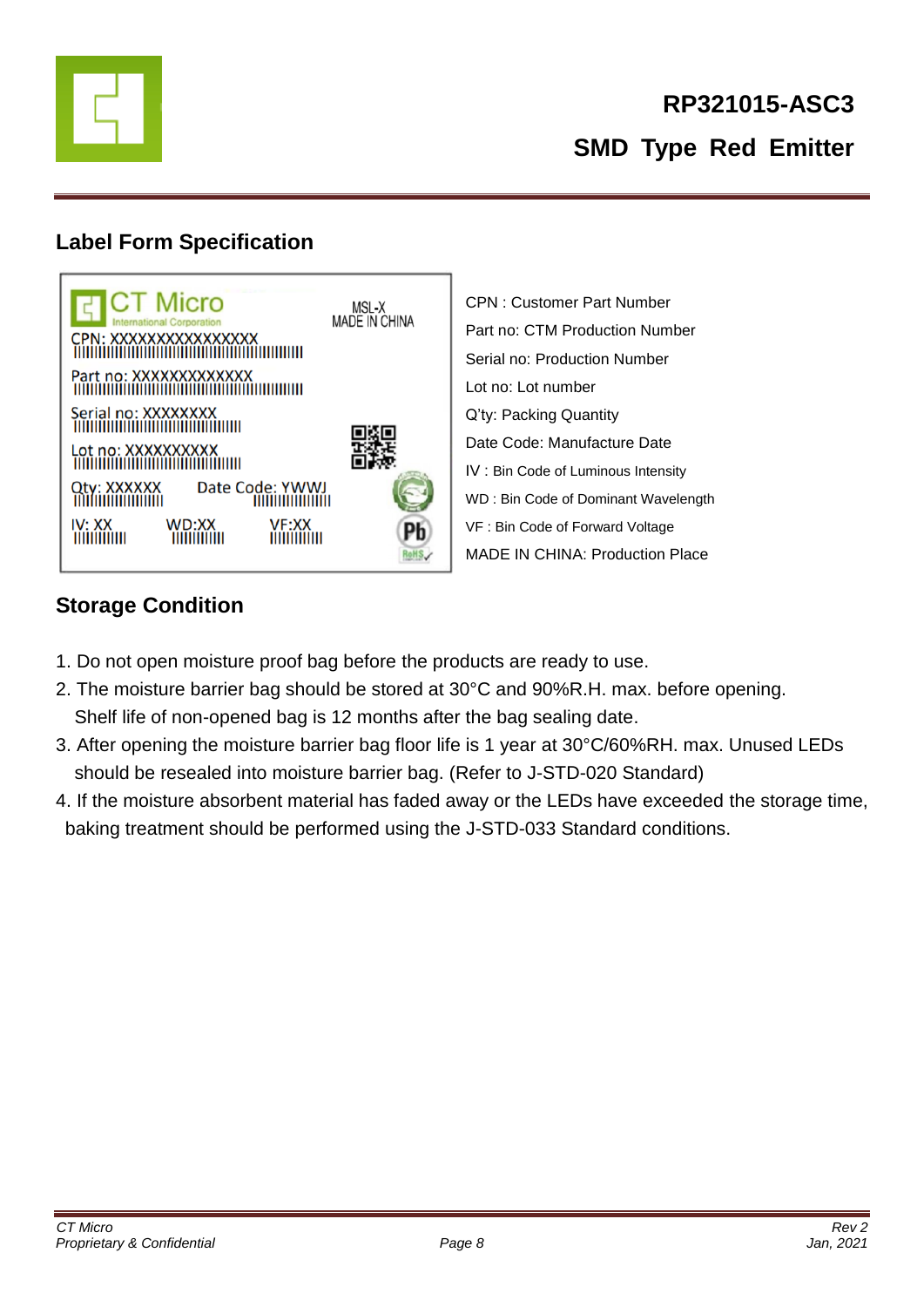

# **RP321015-ASC3 SMD Type Red Emitter**

### **Reflow Profile**



| <b>Profile Feature</b>                     | <b>Pb-Free Assembly Profile</b>                   |
|--------------------------------------------|---------------------------------------------------|
| Temperature Min. (Tsmin)                   | $150^{\circ}$ C                                   |
| Temperature Max. (Tsmax)                   | $200^{\circ}$ C                                   |
| Time (ts) from (Tsmin to Tsmax)            | 60-120 seconds                                    |
| Ramp-up Rate $(tL$ to t <sub>P</sub> )     | 3°C/second max.                                   |
| Liquidous Temperature $(T_L)$              | $217^{\circ}$ C                                   |
| Time $(t_L)$ Maintained Above $(T_L)$      | $60 - 150$ seconds                                |
| Peak Body Package Temperature              | $260^{\circ}$ C +0 $^{\circ}$ C / -5 $^{\circ}$ C |
| Time (t <sub>P</sub> ) within 5°C of 260°C | 30 seconds                                        |
| Ramp-down Rate ( $T_P$ to $T_L$ )          | 6°C/second max                                    |
| Time 25°C to Peak Temperature              | 8 minutes max.                                    |